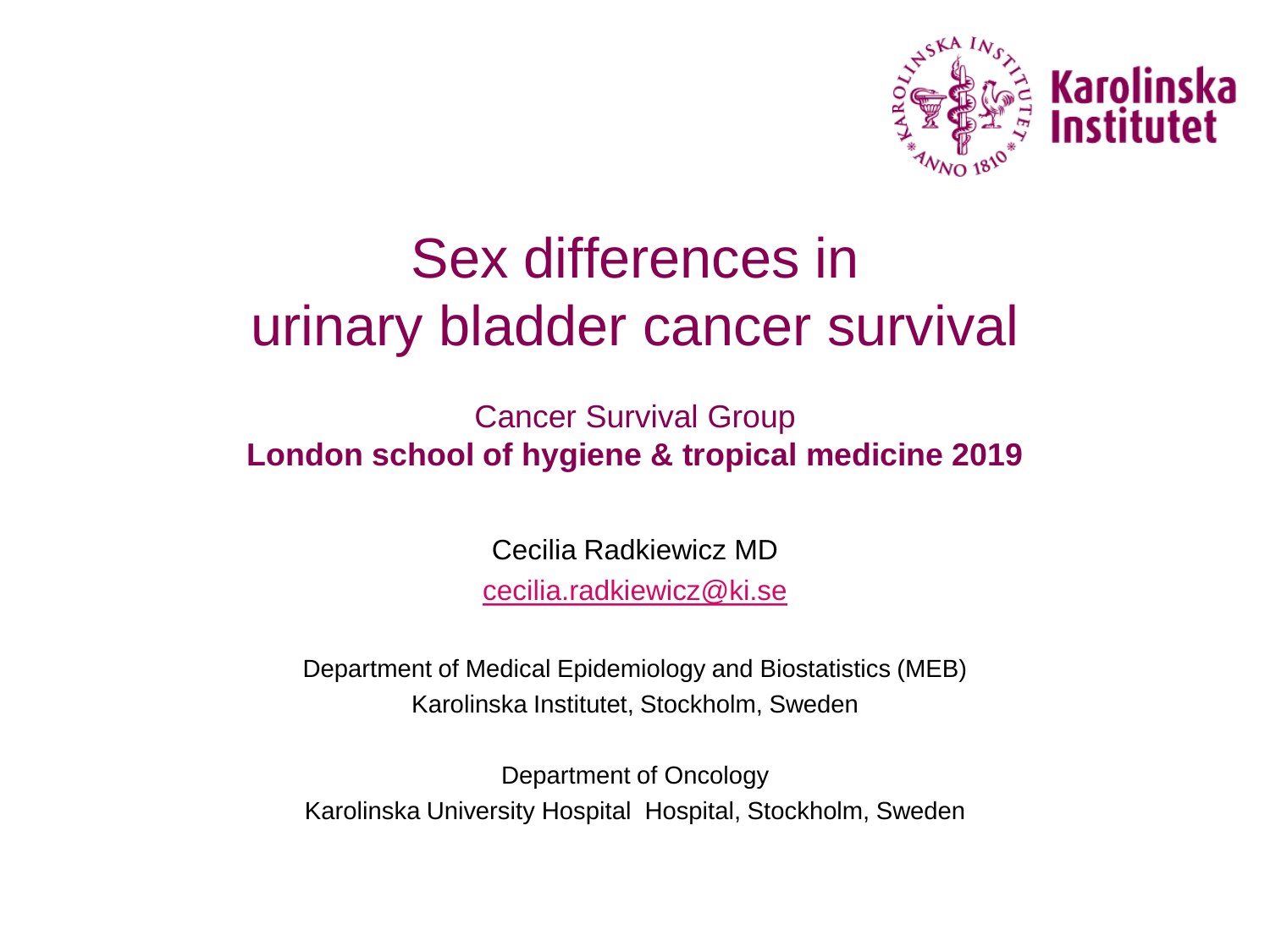# Sex differences in cancer risk and survival Radkiewicz et al, Eur J Cancer 2017



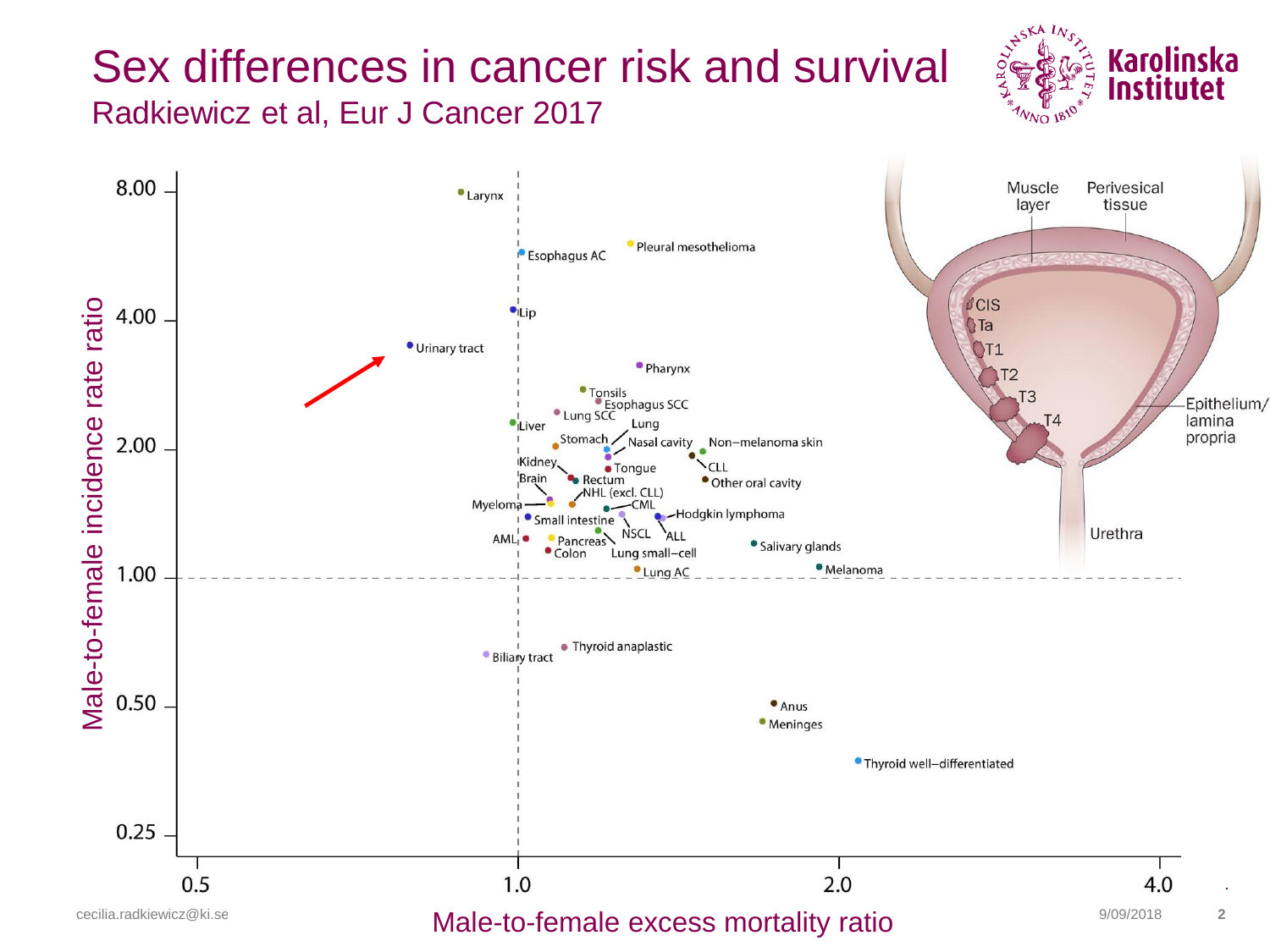# Sex differences in urinary bladder cancer survival Purpose





- Diagnostic delays?
- Adverse stage distribution?
- Suboptimal treatment?
- Histopathology?
- Tumour biology?
- Anatomy?

- Delineate sex differences in prognostic factors and clinical managment
- Explore if these can explain the poorer outcome in women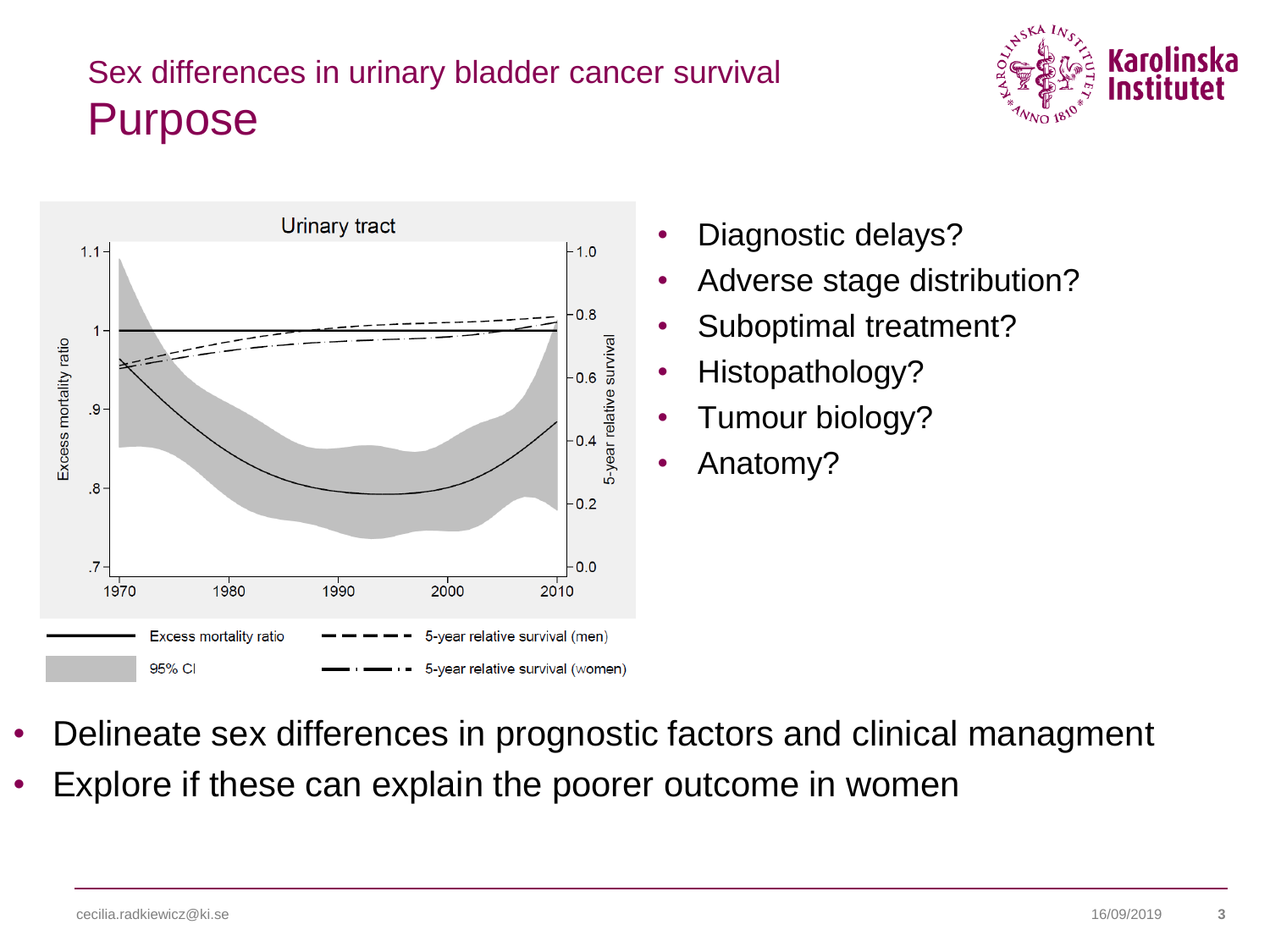Sex differences in urinary bladder cancer survival **Methods – data sources**



- **Population-based cohort study (n=36,344)**
- **The Bladder Cancer DataBase Sweden (BladderBaSe)**

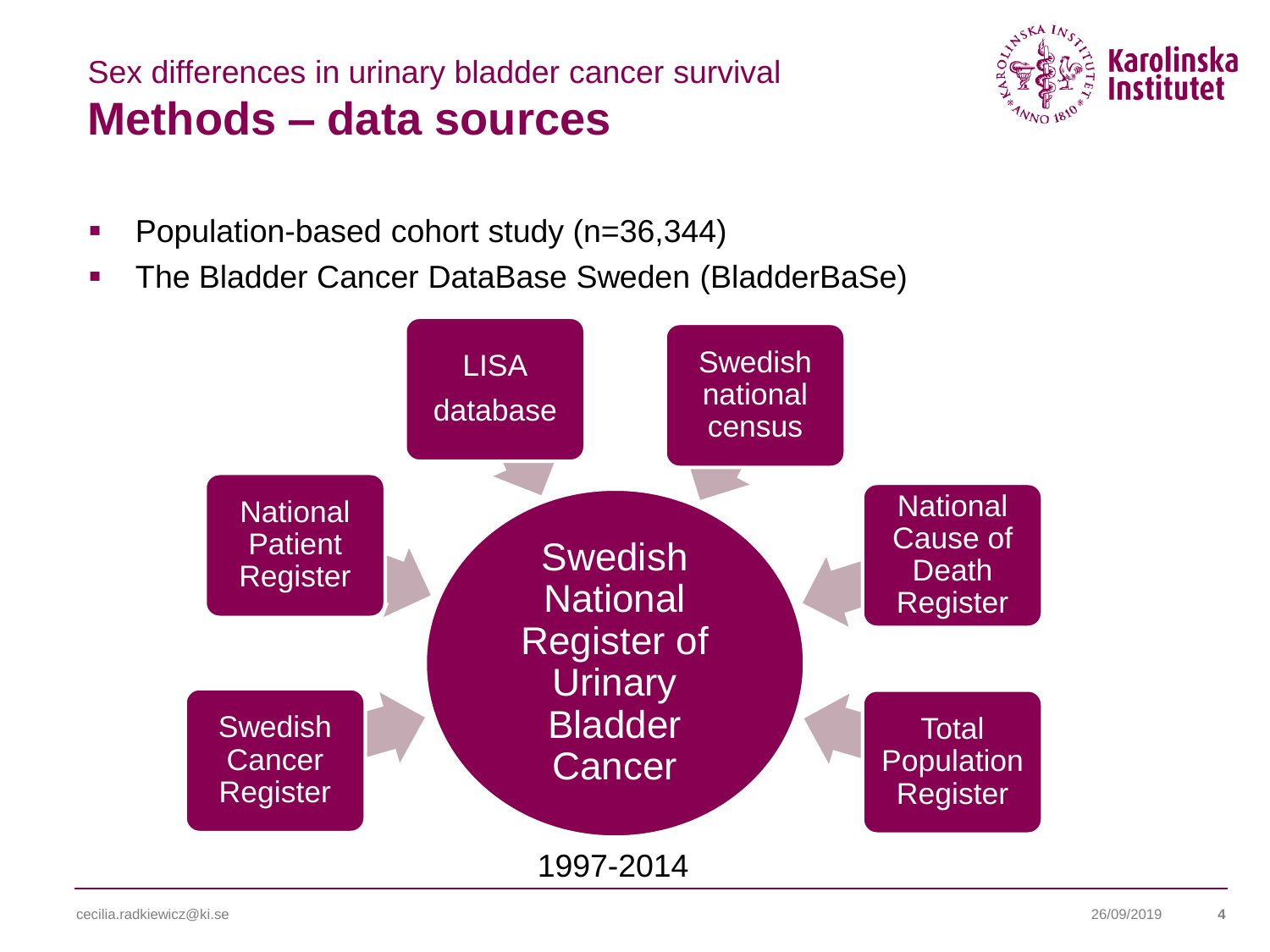# Sex differences in urinary bladder cancer survival **Methods**



- Urothelial bladder cancer (ICD-O-3: C67.0-C67.6, C67.8-C67.9)
- Age 18-89
- **Year of diagnosis 1997-2014**
- T-stage based on TURBT specimens (current AJCC in practise)
- N- and M-stage (when performed radiology)
- All analysis stratified into three (mutually exclusive) groups:
	- 1. Non-muscle invasive bladder cancer (NMIBC)  $\rightarrow$  very good prognosis
	- 2. Muscle invasive bladder cancer (MIBC)  $\rightarrow$  5-year relative survival ≈50%
	- 3. Primarily metastasized bladder cancer  $\rightarrow$  5-year relative survival ≈5%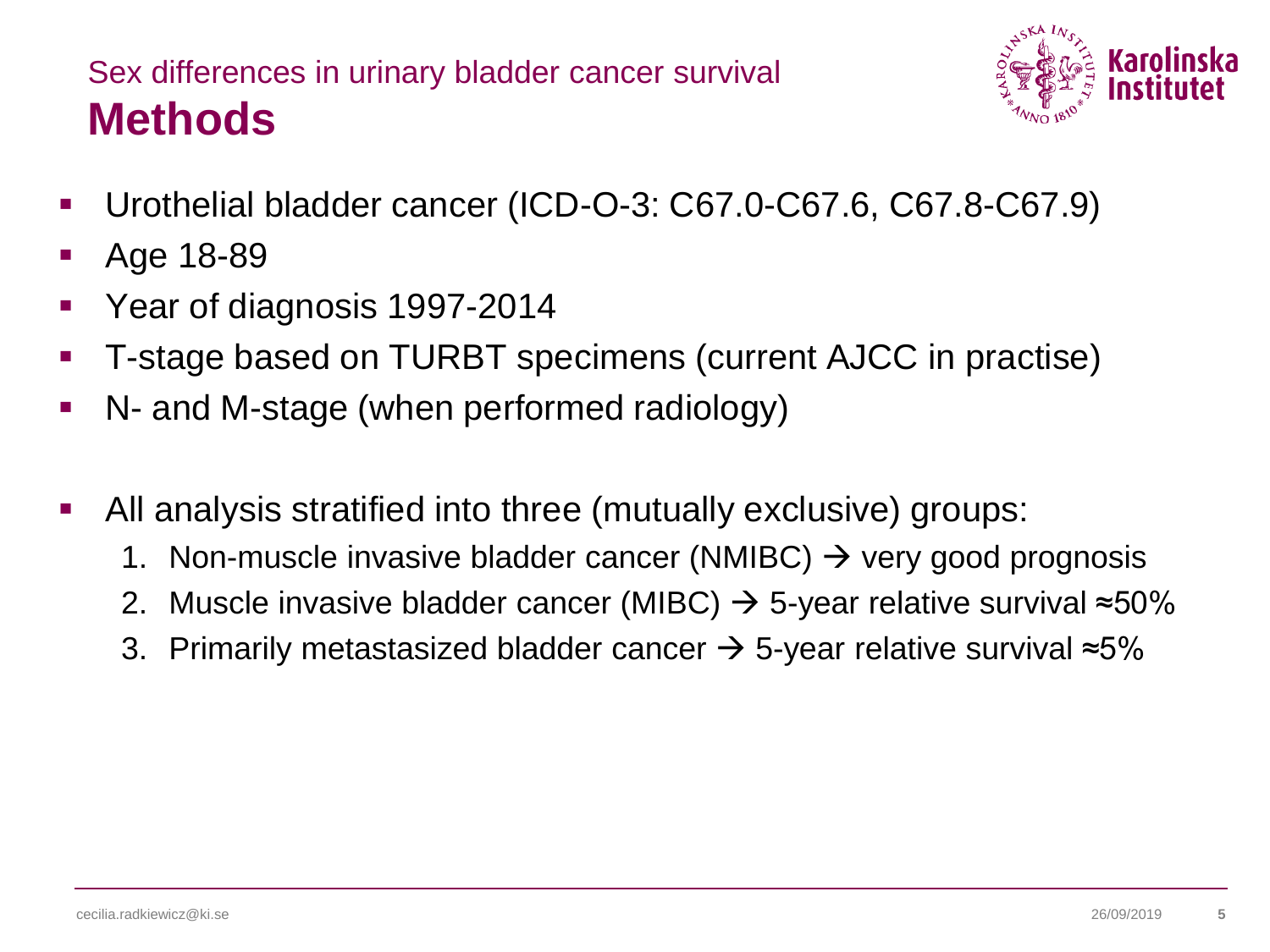### Sex differences in urinary bladder cancer survival **Results**



- Women slightly older, but presented with less comorbidity (CCI)
- **Proportion of women increased with advancing stage group;** 23.6% (NMIBC)  $\rightarrow$  26.9% (MIBC)  $\rightarrow$  31.0% (metastasised UBC)
- Women had more advanced T stage (MIBC)
- NMIBC more often low-grade (WHO) in women?
- No/minor significant sex differences in clinical managment, including timely diagnosis (<3 w from referral)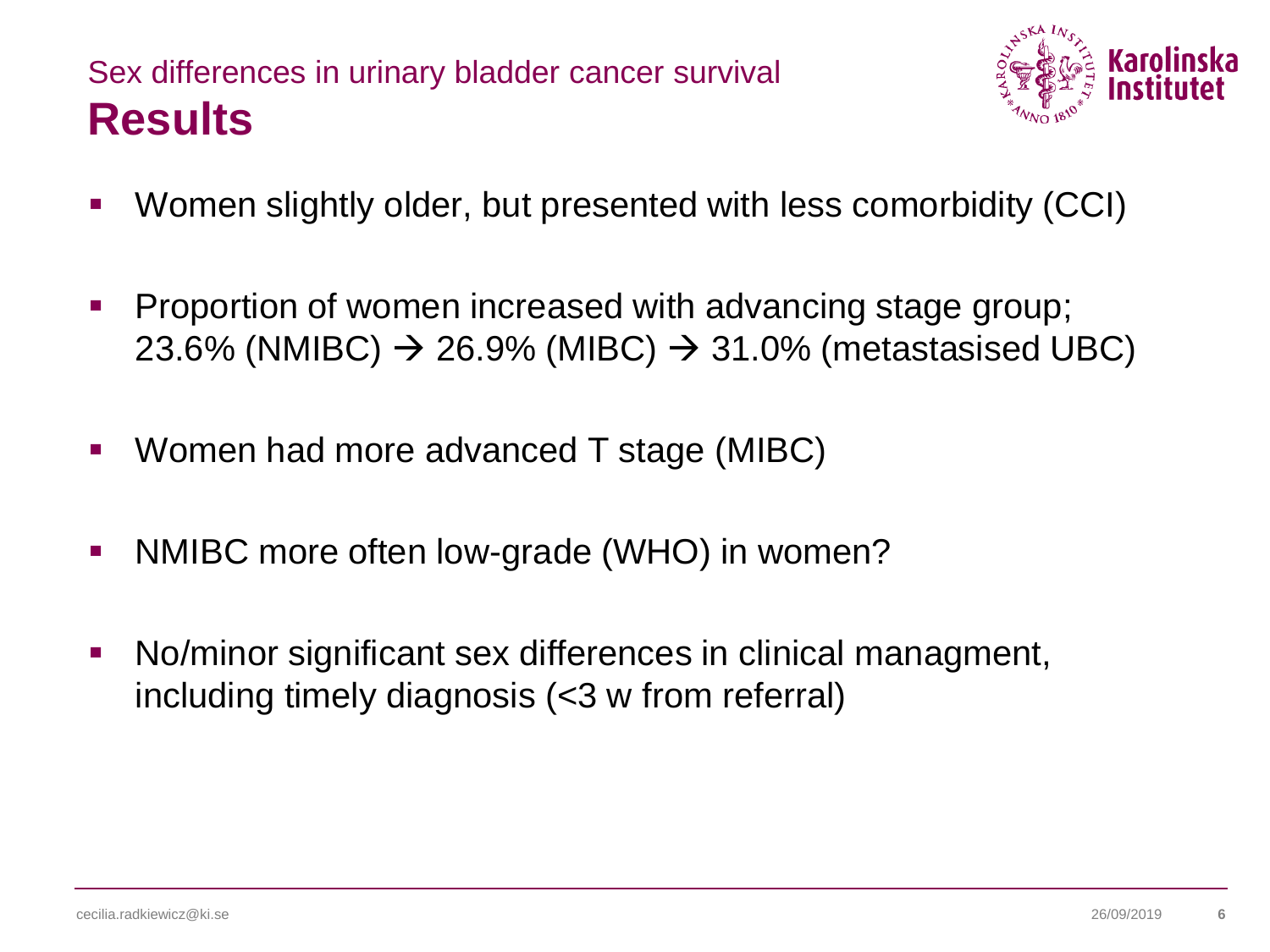# Sex differences in urinary bladder cancer survival **Results**





Bladder cancer-specific mortality rate (deaths per person-years) over follow-up, in men and women diagnosed with urothelial bladder cancer.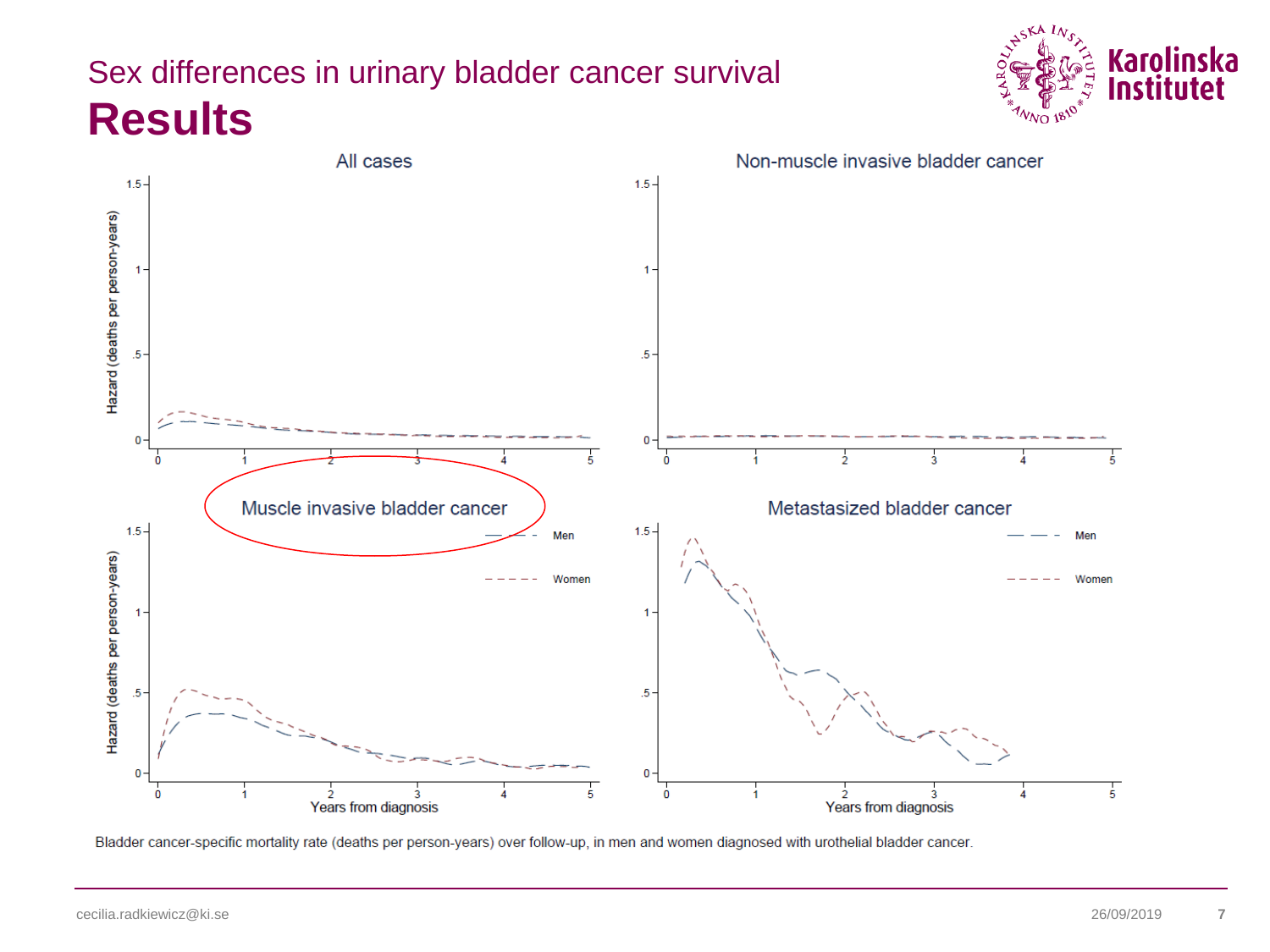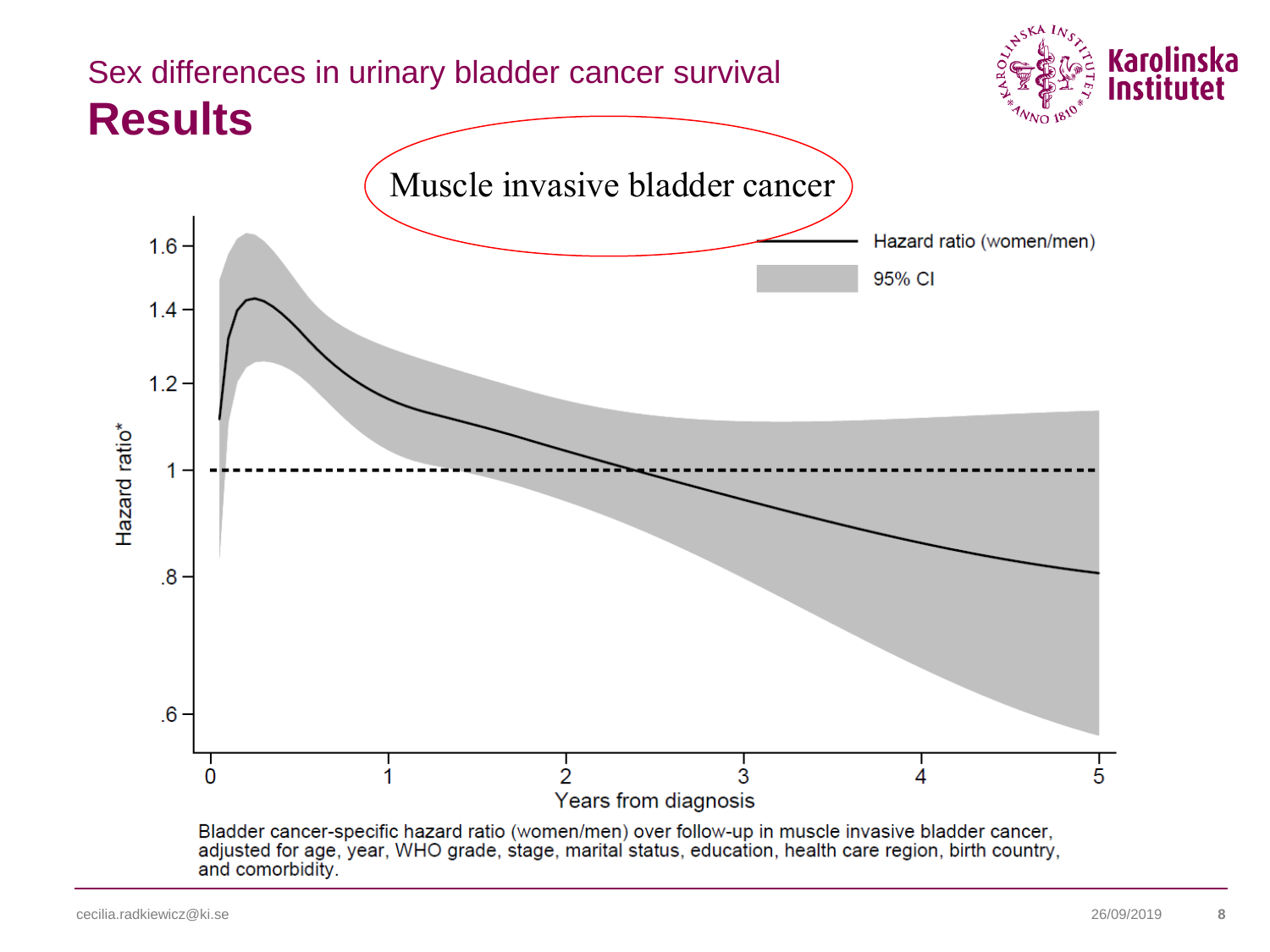# Sex differences in urinary bladder cancer survival **Results**





Bladder cancer-specific survival proportion in men and women (Kaplan-Meier) and women standardized to the male covariate pattern (age, year, WHO grade, stage, marital status, education, health care region, birth country, and comorbidity) at diagnosis, including 95% Cl.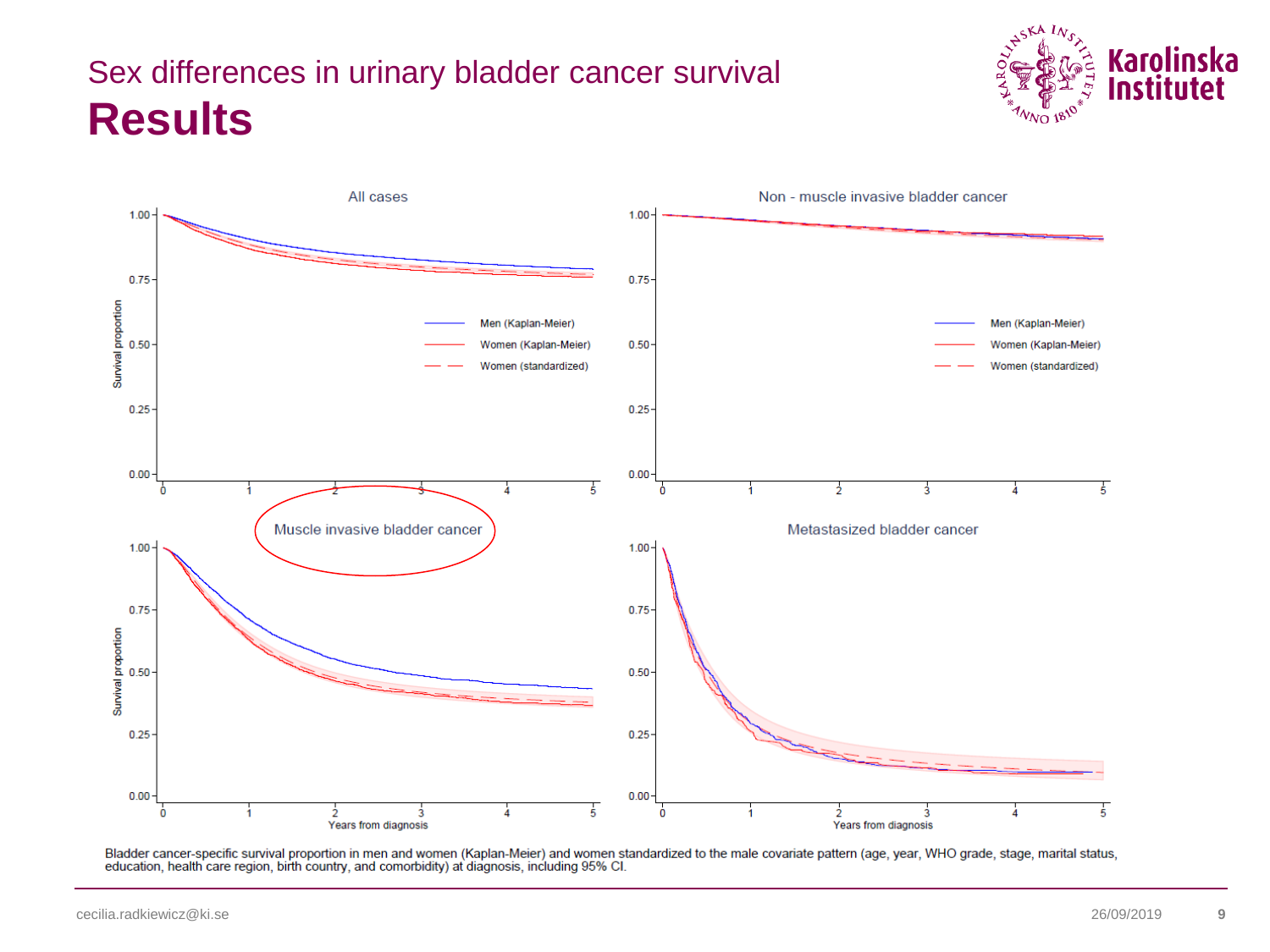# Sex differences in urinary bladder cancer survival **Conclusion**



- **The excess urinary bladder cancer mortality in women is;**
- 1. limited to muscle invasive tumors
- 2. only noticeable the first two years post-diagnosis
- 3. cannot be explained by sex differences in clinicopathological factors, comorbidity burden, sociodemographic factors, or clinical management
- Future research should focus on *muscle-invasive tumors*:
- 1. Residual confounding (stage-within-stage)?
- 2. T4-tumors in women (VERY poor prognosis)?
	- $\triangleright$  Compare pre- and postoperative surgical specimens
- 3. Constitutional sex differences in anatomy?
	- $\triangleright$  Surgical complications
- **Take-home message** (clinicians): the adverse stage distribution in women calls for action!